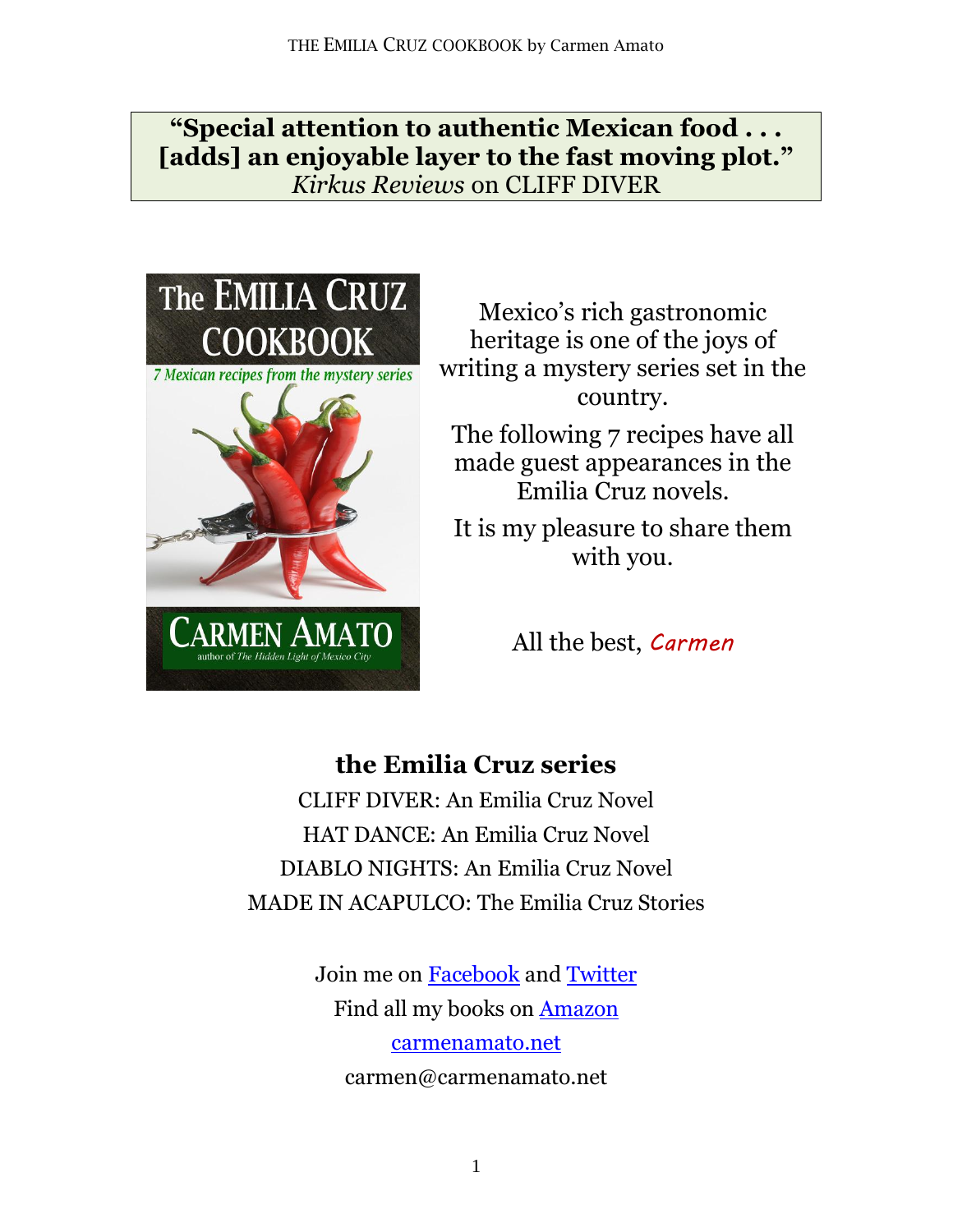# **TABLE OF CONTENTS**



Arroz Rojo



Ceviche with avocado and tomato



Carnitas



Salsa Fresca



Sophia's Albondigas de Camarones



Pescado Empapelado



The Pasodoble Mojito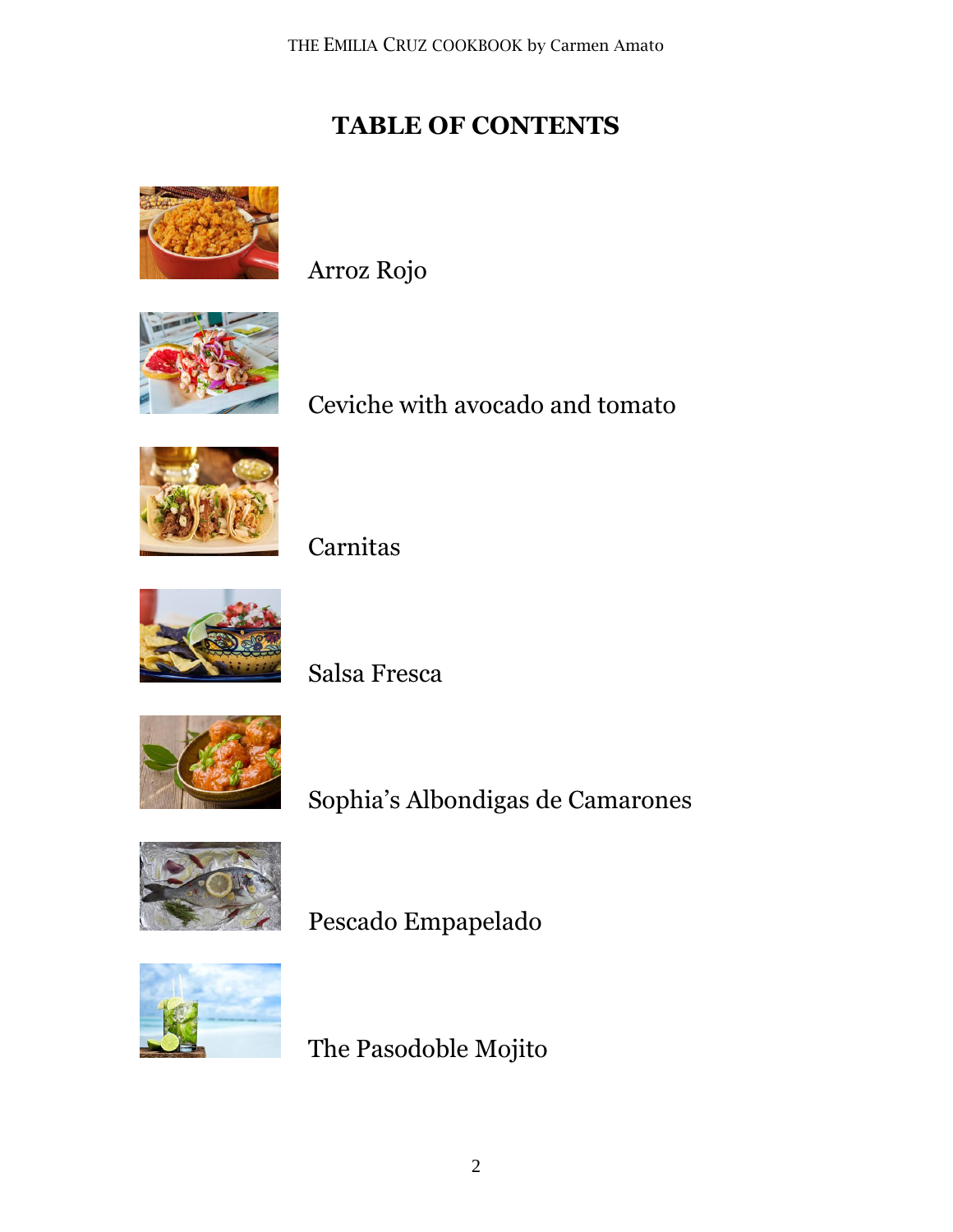# **Arroz Rojo**

Emilia plunged the blistered tomato into a bowl of cold water, rubbed away the scorched skin, then began the process again with a second tomato. "Did she say why she wanted to talk to me?"

"Something about insurance." Sophia began chopping a white onion.

"Did you give her my cell phone number?"

"Was I supposed to?" Sophia asked. "You didn't tell me to."

"I didn't know she was coming."

Sophia made a disapproving face as she minced the onion. "Then she should have told you."

Emilia counted to ten in her head. "Yes, that would have been good. I guess I'll have to call and see what she wanted."

Sophia stirred rice and onions into the hot oil while Emilia chopped the peeled tomatoes. When the rice changed from opaque to transparent, Emilia added the tomatoes, cilantro, and chicken broth. While the *arroz rojo* cooked, Sophia took out three small *robelo* sea bass. Emilia was reminded of Pedro Montealegre's office.

The stink of sardines and sadness. A sense of things struggling to remain hidden. DIABLO NIGHTS

1 tablespoon olive oil

1 cup long grain white rice

1/3 cup finely chopped white onion

1 clove garlic, minced

2 ½ cups chicken broth

2 roasted, peeled, and finely chopped plum tomatoes (squeeze out seeds and juice)

Salt and pepper to taste

1 finely diced jalapeno pepper

1 tablespoon Herdez salsa

1 sprig minced fresh cilantro

## **1. Brown the rice**

Brown the garlic, onion, and rice in hot oil, stirring constantly. As soon as rice is transparent, add remaining ingredients.

## **2. Combine and cook**

Cover and simmer on low heat, stirring occasionally, until broth is absorbed and rice is fluffy, about 20-25 minutes.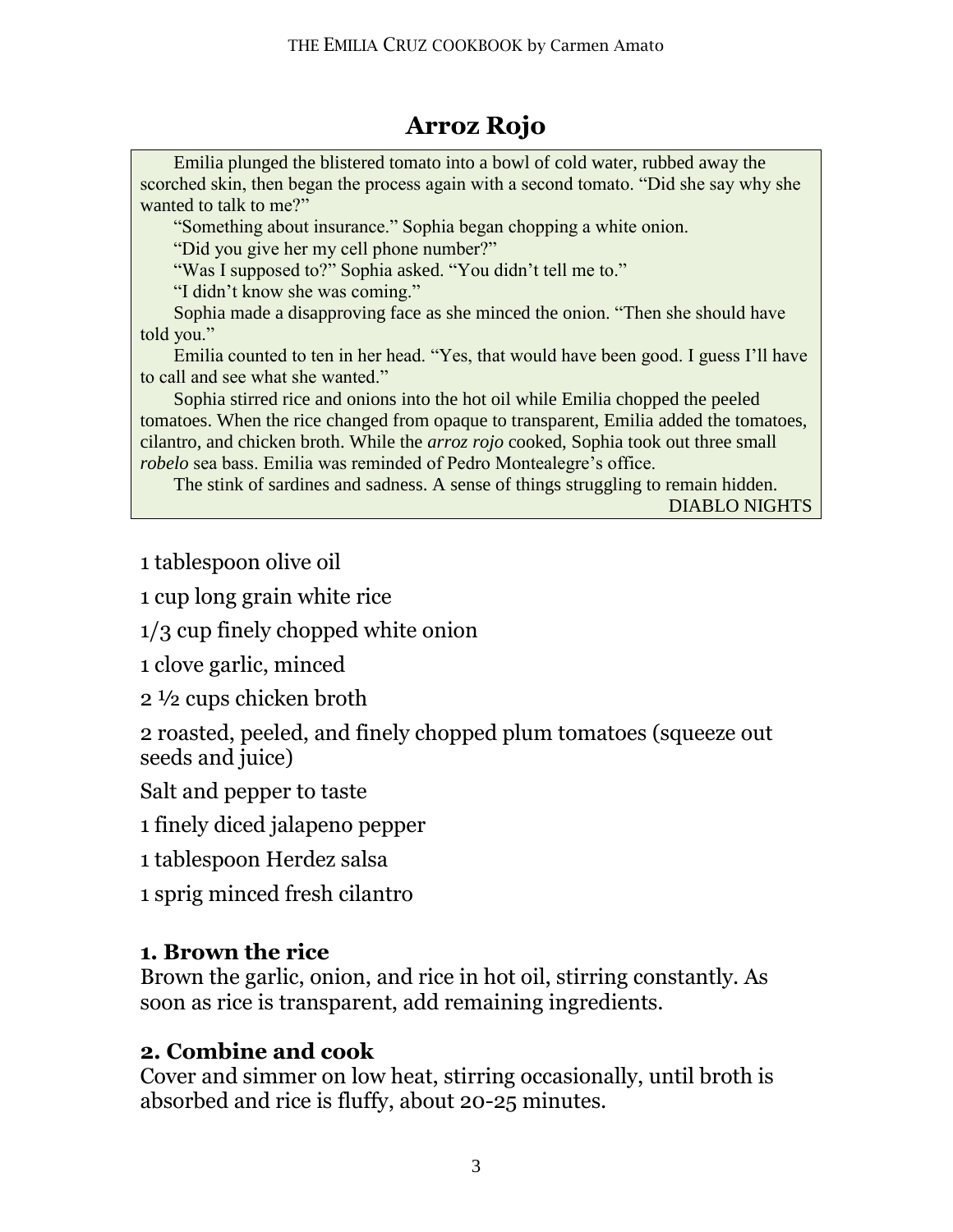# **Ceviche with avocado and tomato**

It had been six months since Emilia had seen the Pinkerton agent, but Alan Denton seemed much the same. He was a trim, swarthy man with sun-darkened skin and hooded eyes that gave him an Arab look.

He was already on the northeast corner of the park, paying a vendor for a cardboard cup of ceviche when Emilia strolled up. He didn't acknowledge her, just finished paying. She waited behind him as he got a napkin and a plastic fork. When he moved off Emilia bought a portion of the pickled fish and shrimp salad for herself.

She caught up with Denton as he sat on a bench. She sat down and opened her container and inhaled the fresh lime and cilantro of the marinade.

"So, Detective," Denton said without looking at her. He kept his attention on the container of ceviche in his hand. "A grand Friday night in Acapulco. Do we have unpleasant things to discuss?"

DIABLO NIGHTS

1/2 cup fresh lime juice

1 pound cooked shrimp (not canned)

1/2 medium white onion, finely chopped

1/3 cup chopped fresh cilantro, plus several sprigs for garnish

About 2 tablespoons olive oil, preferably extra-virgin (optional, but recommended to smooth out sharpness)

1 cup diced peeled cucumber

1 small ripe avocado, peeled, pitted and cubed

1 chopped plum tomato

Salt and pepper to taste

Lime slices for garnish

Tostadas or tortilla chips, store-bought or homemade or saltine crackers for serving

#### **1. Marinate**

Toss the shrimp with the lime juice, cover and refrigerate for about an hour.

#### **2. Flavorings**

In a small strainer, rinse the onion under cold water, then shake off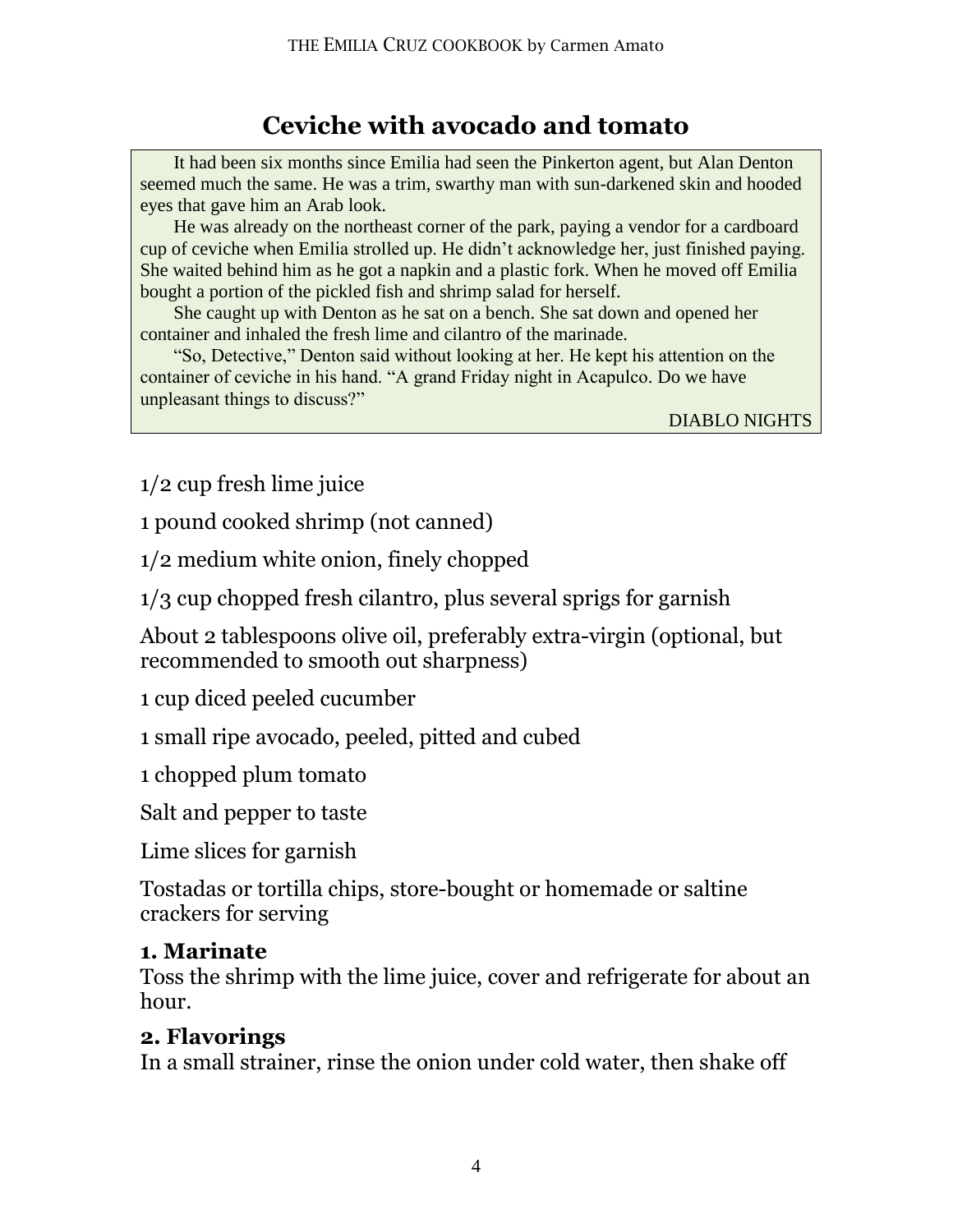the excess liquid. Mix all ingredients with chilled shrimp. Cover and refrigerate if not serving immediately.

## **3. Serving suggestion**

Spoon the ceviche into sundae glasses, martini glasses, or small bowls: garnish with sprigs of cilantro and slices of lime. Serve with tostadas, tortilla chips or saltines to enjoy alongside.

The ceviche is best made the day it is served. The flavorings can be added to the shrimp a few hours in advance.

*Adapted from epicurious.com*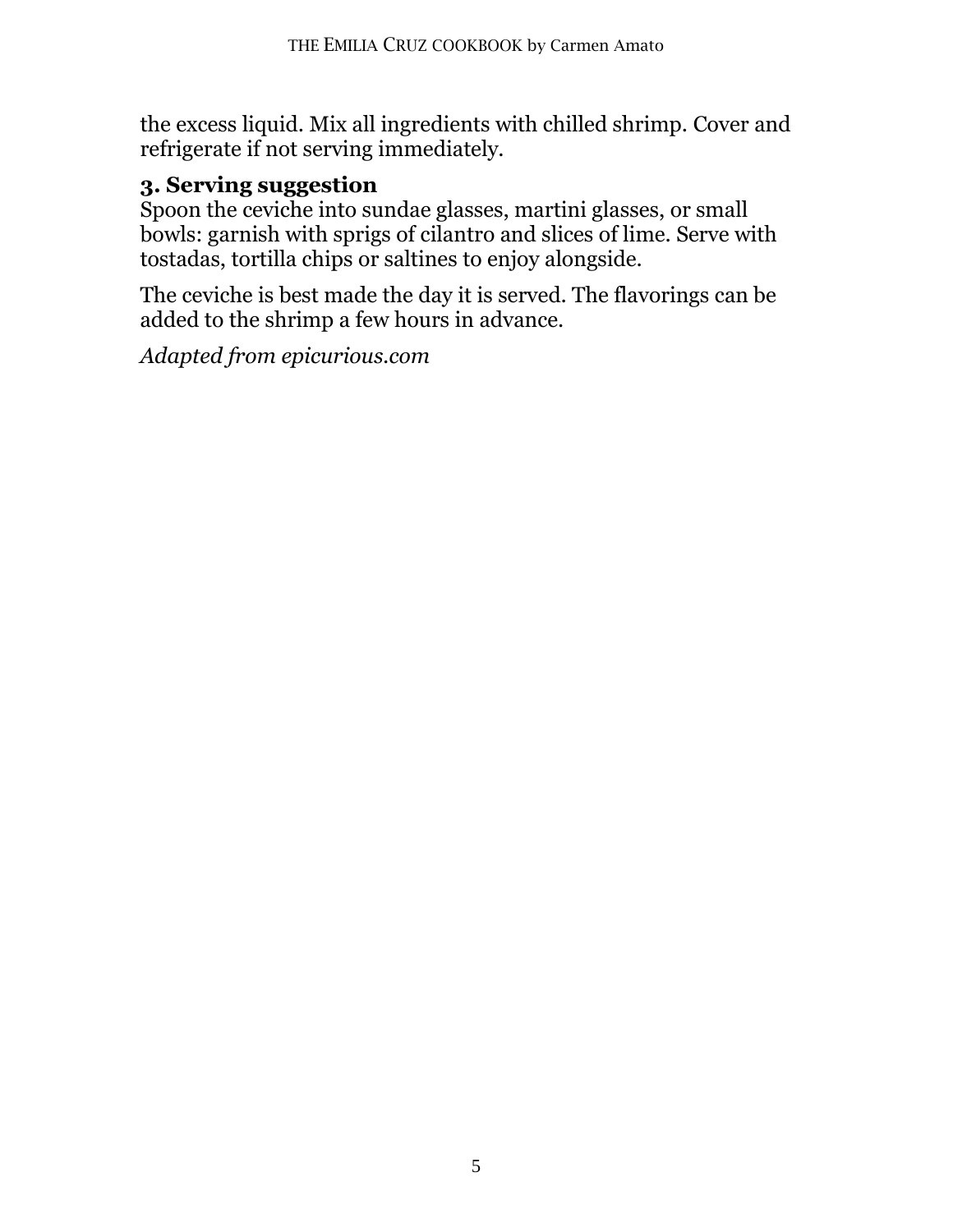# **Carnitas**

The scent of the pork and tortillas was rich and reassuring. Emilia felt hunger and fatigue rush in to claim her as she took off her jacket and unbuckled her shoulder holster. The late encounter with the new detective had been a momentary diversion but now she realized how upsetting it had been to handle the rigid cadaver amid the swaying carcasses aboard the cruise ship. Hopefully, given that they had two suspects, the case could wrap up quickly. But she never liked to predict.

As a detective, she'd learned long ago that some weeks were an exercise in sleep deprivation. A week would start slow, like this one, with only one new case—if she didn't count Padre Pro—but speed up until the days stretched to 12, then 14, or 16 hours. And still the case would be retired to the files as unresolved and out of time.

Sophia put a plate on the table in front of her and Emilia gave a start, realizing that she'd all but fallen asleep as she sat there. The plate of *carnitas* looked enticing; soft, warm corn tortillas wrapped around pork that had been slow cooked and then fried until hot and crisp.

DIABLO NIGHTS

- 3 pounds boneless pork shoulder
- 2 tablespoons lard or vegetable oil
- 1 small chopped white onion
- 3 cloves of garlic, minced
- 1 teaspoon grated orange peel
- 2 cups water
- 1/3 cup orange juice
- 2 teaspoons Adobe seasoning
- ½ teaspoon crushed red pepper
- 2 tablespoons olive oil

## **1. Prepping the meat**

Cut meat into chunks. Heat lard or oil in a Dutch oven and brown the cubes evenly. Remove meat from pan. Add onion and garlic and brown. Return meat to pan.

## **2. Mix and heat**

Add all ingredients except olive oil and bring to a boil. Reduce heat, cover, and simmer until meat is soft, about 2 hours. Remove lid and continue cooking, stirring occasionally, until liquid is all absorbed.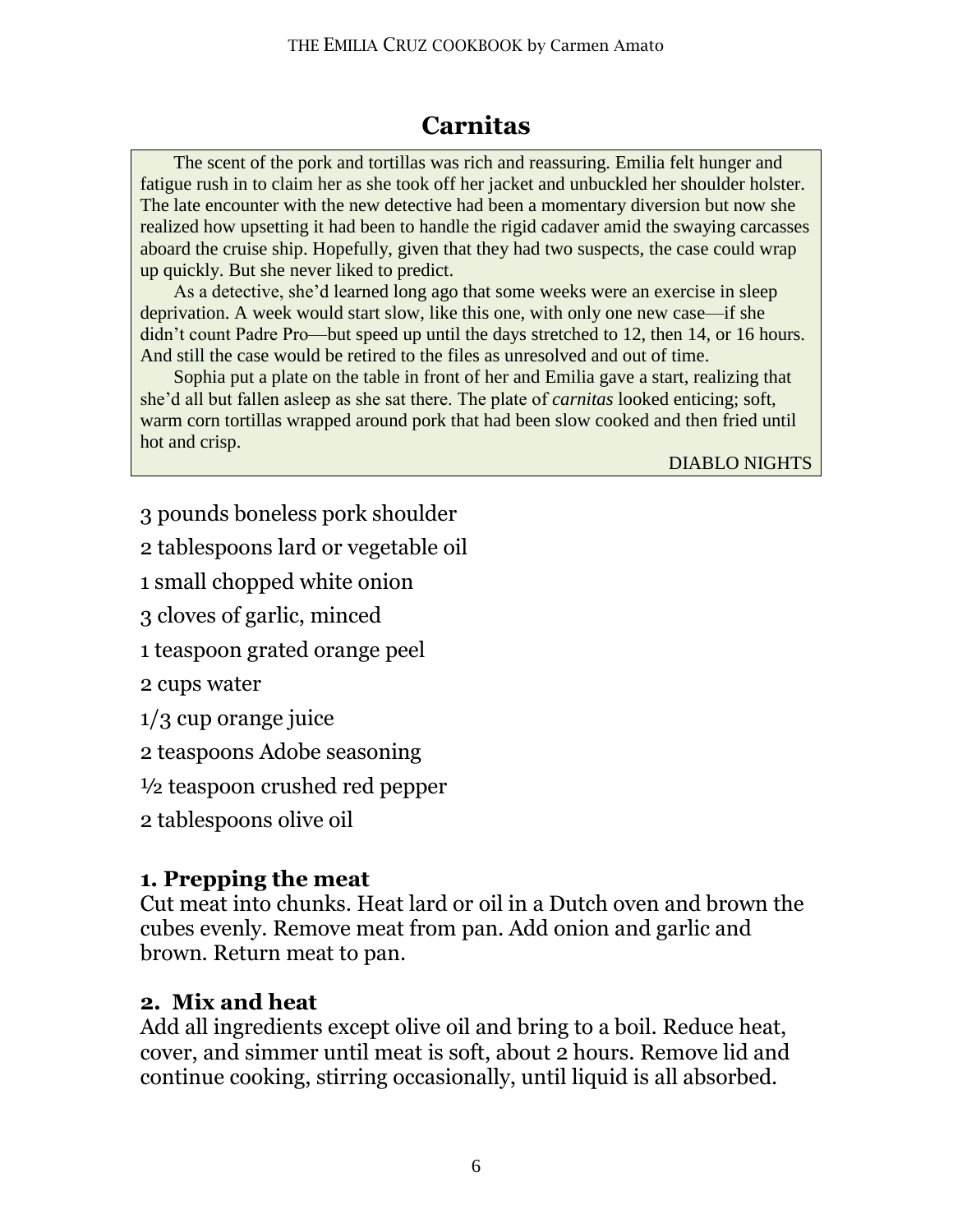### **3. Second cooking step**

Remove meat from pan and shred, using two forks (spread out on cookie sheet or large cutting board.) Heat olive oil in large frying pan. When sizzling, drop in shredded park to make a thin layer. Fry for 5 minutes or until pork is crisp.

#### **4. Serving suggestion**

Serve in warm tortillas with lime wedges, salsa fresca, sliced avocado and/or salsa verde.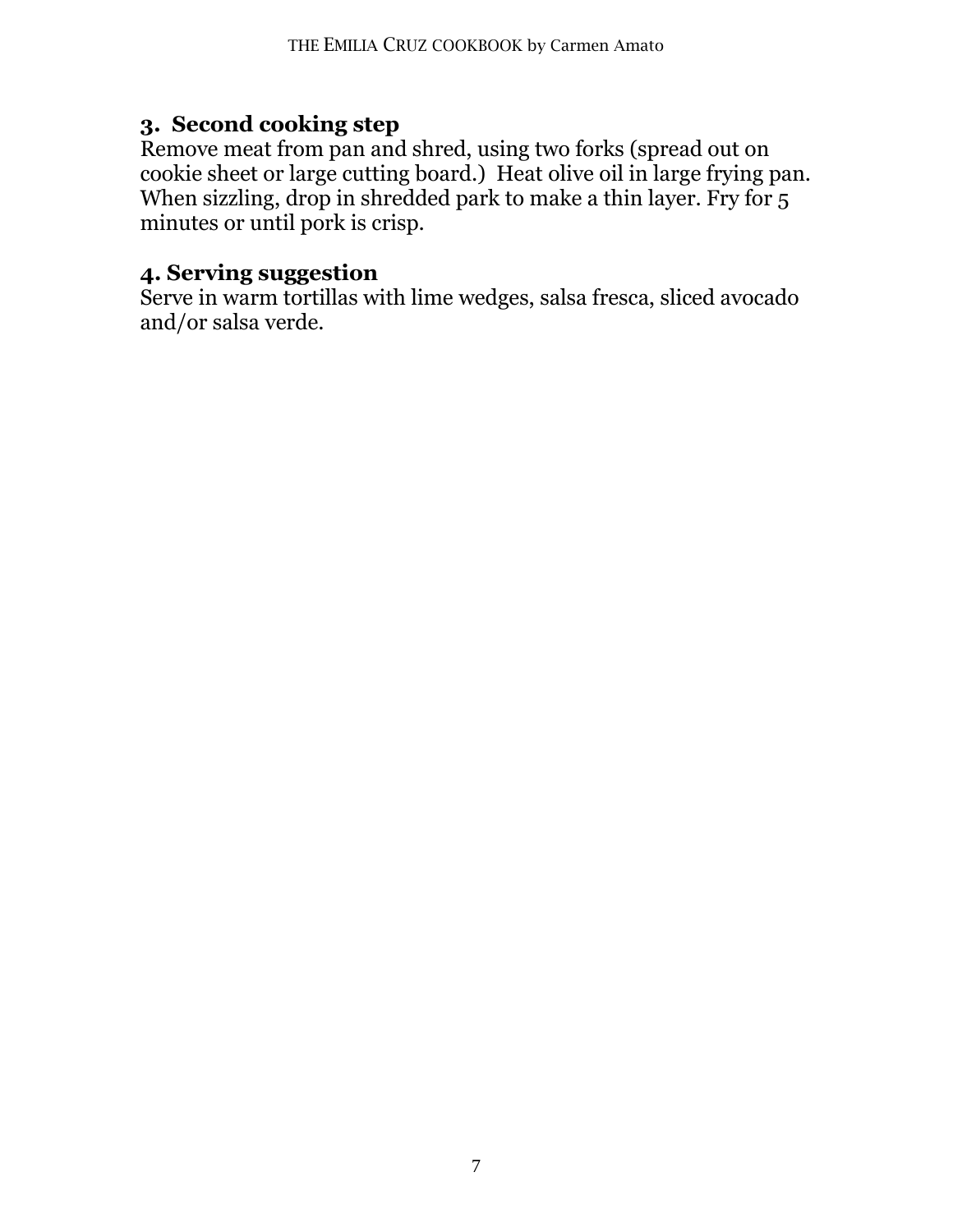# **Salsa Fresca**

The salsa was already on the table. Emilia ladled a spoonful onto the beans and proceeded to inhale the food.

Sophia sat down across from her. For several minutes neither spoke as Emilia ate. Then Sophia folded her hands and said, "I think I should speak to this boy's parents, Emilia."

Emilia nearly choked on a bite. "Mama, we've been over this before," she said after getting the food down. "Kurt is not a boy from school. He's grown. I'm grown. We like to spend time together on the weekends when we're not working. If you ever need me, I'm only a phone call away."

DIABLO NIGHTS

2-3 medium sized fresh tomatoes (from 1 lb to 1 1/2 lb), stems removed, finely diced

1/2 white onion, finely diced

1 jalapeño chili pepper (stems, ribs, seeds removed), finely diced, or 1 can chopped jalapenos

1 serrano chili pepper (stems, ribs, seeds removed), finely diced (optional)

Juice of one lime

1/2 cup chopped cilantro

½ teaspoon Adobo seasoning

Salt and pepper to taste

#### **1. Chop and combine**

Combine all of the ingredients in a medium sized bowl. Let sit for an hour for the flavors to combine.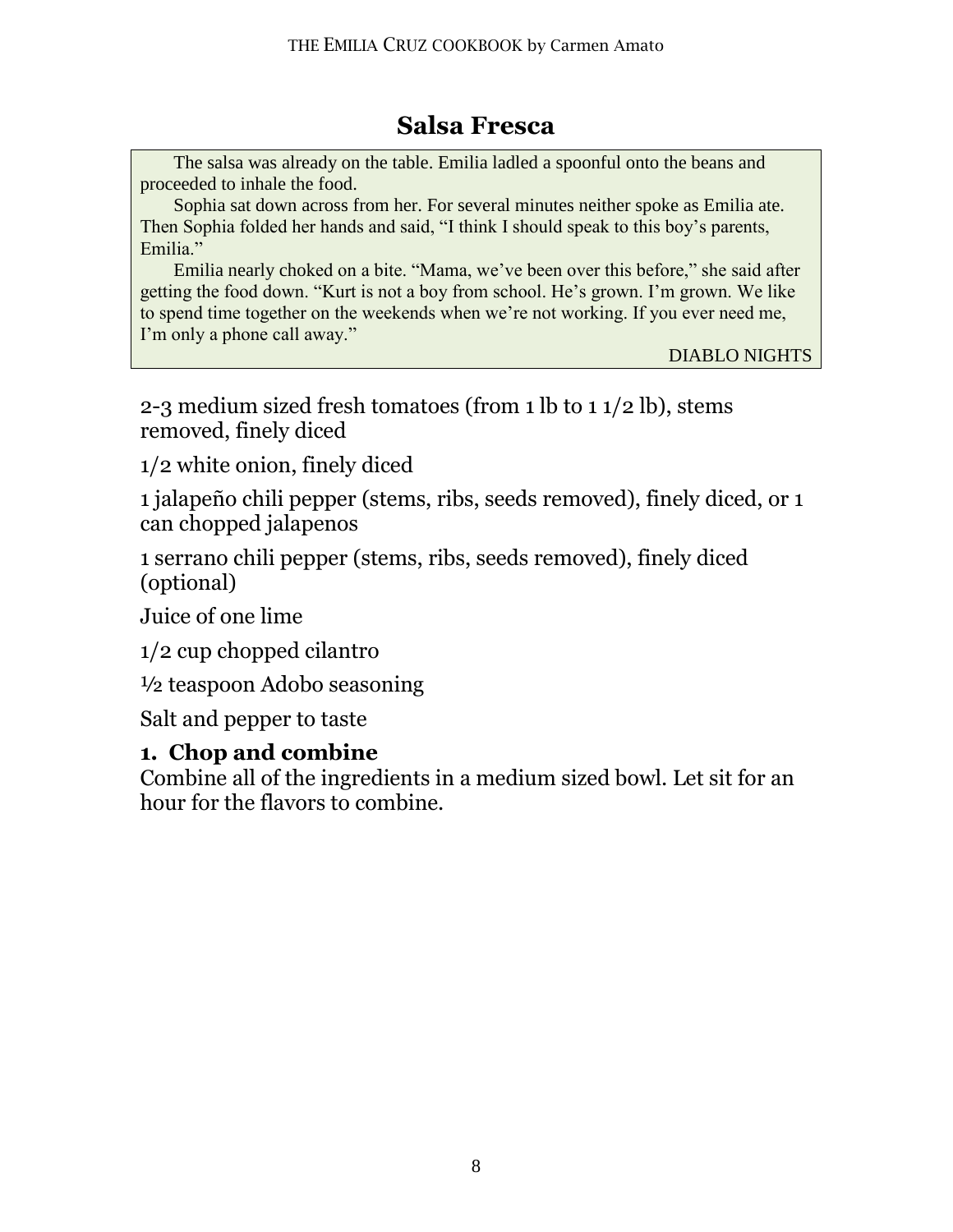## **Sophia's Albondigas de Camarones** *Shrimp Meatballs*

The chopped tomatoes and onions sizzling in an iron frying pan would become the base of the *caldillo* broth for the meatballs. The smell was rich, and as Emilia stirred the mixture she felt a sense of normalcy that had been missing since the night at the El Tigre.

Sophia kissed her daughter's cheek as she tied an apron behind Emilia's back. "You never cook with me, Emilia," Sophia said. "This is nice."

Emilia poked at the mixture in the pan with a wooden spoon as Sophia poured hot water from a saucepan into a bowl of dried *ancho* chilies. Fragrant steam rose as the chilies absorbed the moisture. "Mama," Emilia said. "What if I had a boyfriend?"

HAT DANCE

#### **Sauce:**

1 lb tomatoes 2-3 chile serrano 1 clove garlic, peeled salt and pepper to taste

### **Albondigas:**

1 lb uncooked shrimp, shelled and deveined 1 egg  $\frac{1}{2}$  cup bread crumbs ¼ cup chopped cilantro salt and pepper to taste corn oil for frying

#### **1. Make the sauce**

Lightly coat with oil and heat. Add the whole tomatoes and chiles, and roast them until they have blackened in a few places. Remove from the heat, peel and core the tomatoes, cut in half and remove the seeds. Remove the tops of the chiles.

Place the tomatoes and chiles in a food processor, and add the clove of garlic. Process until the sauce is smooth. Pour the sauce in to a small skillet, and bring to a simmer, reducing the liquid (about 10 minutes.) Set the sauce aside while you prepare the albondigas.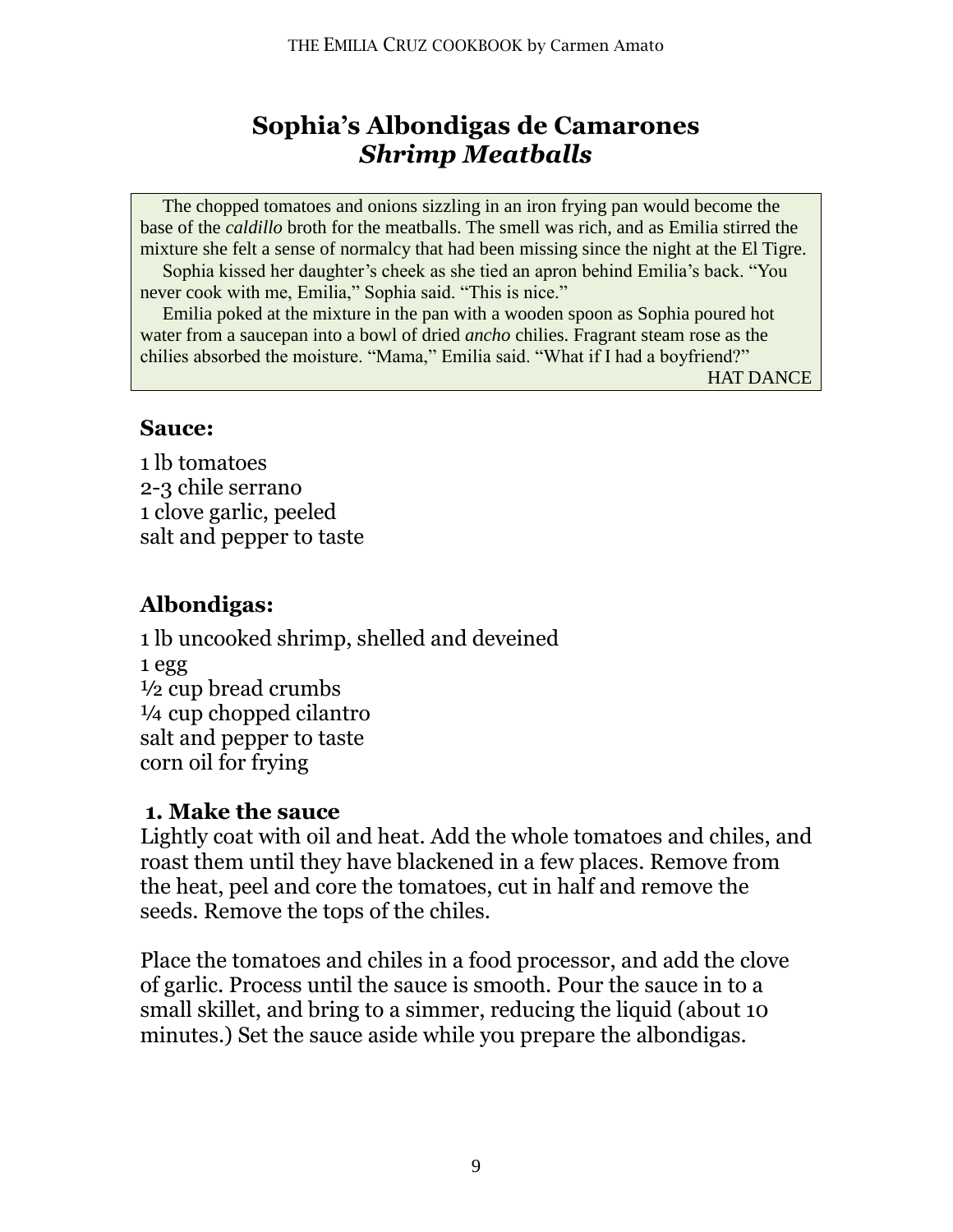## **2. Shrimp mixture**

Place the uncooked shrimp in a food processor, and pulse until the shrimp become a chunky paste. Alternatively, chop finely with very sharp knife. Using a rubber spatula, transfer the shrimp paste to a mixing bowl. Add the egg, bread crumbs, cilantro, salt and pepper. Stir to combine well. The mixture will thicken slightly once the bread crumbs have absorbed some moisture.

## **3. Fry the meatballs**

Add approximately 1"of corn oil to a 10" skillet, and heat on the stove. Once it is hot, form walnut sized balls with the shrimp mixture, and carefully place in the hot oil. The albondigas are a bit delicate, so turn them very carefully when cooking. Fry one side until the shrimp turns pink, about 3 minutes, and then flip to the other side for another 3 minutes.

## **4. Serving suggestion**

Remove the cooked albondiga from the hot oil, and drain on paper toweling. Serve hot with the sauce, alongside arroz rojo.

*From melissaguerra.com*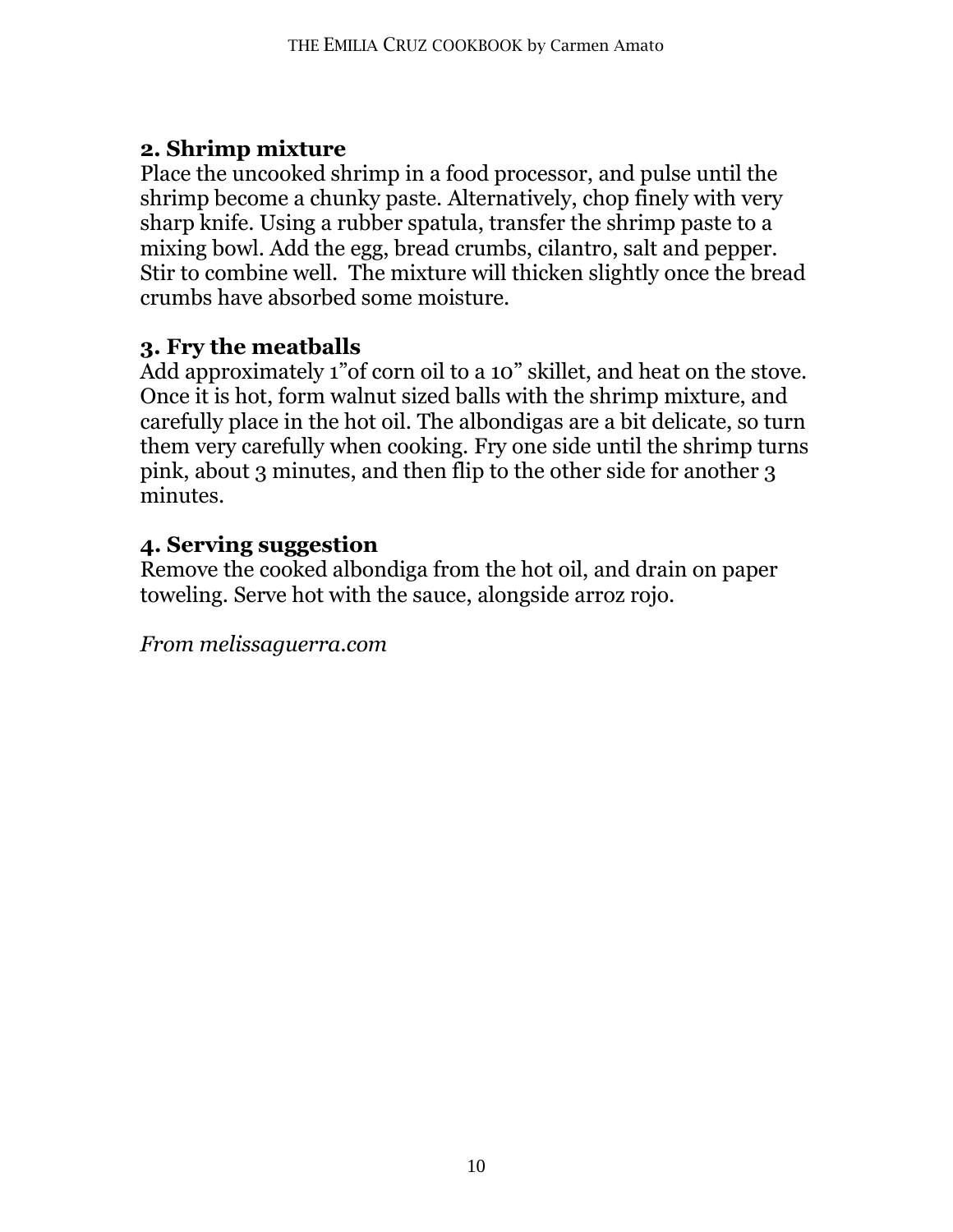# **Pescado Empapelado** *Corvina cooked in foil*

"I don't know." Emilia shoved her sunglasses into her hair as the proprietor slung down two plates laden with food. "The timing is wrong. *El teniente* died on a Tuesday and the girls said they only saw him on Sundays. I don't think they were lying."

They were at a tiny *loncheria* near the fishing docks on Avenida Azueta, sitting at one of three tiny outdoor tables. Both had plates of rice, salsa, and *pescado empapelado*; marinated fish wrapped in foil and grilled by the sweaty proprietor. Emilia pulled apart the foil packet, taking care to keep her fingertips away from the billow of lemony steam. The whole fish lay nestled inside the packet, fragrant with citrus and tomato, the fish's mouth open wide as if in surprise.

CLIFF DIVER

- 3 tablespoons extra-virgin olive oil
- 4 (6-ounce) corvine fillets (also called sea bass or striped bass)
- 3/4 teaspoon salt
- 1/4 teaspoon black pepper
- 2 lemons, cut into thin circles
- 2 garlic cloves, very thinly sliced
- 3 chopped plum tomatoes
- 1 1/2 tablespoons drained bottled capers

## **1. Prepare fillets**

Put oven rack in middle position and preheat oven to 400°F. Line a large baking sheet with foil, then drizzle with 1 tablespoon oil.

Pat fish dry and sprinkle both sides with salt and pepper. Arrange fillets in single layer in center of foil on baking sheet and slide 2 lemon slices under each fillet.

## **2. Prepare topping**

Heat remaining 2 tablespoons oil in a 10-inch heavy skillet over moderately high heat until hot but not smoking, then sauté garlic, stirring occasionally, until pale golden, about 30 seconds. Add tomatoes and a pinch of salt and sauté, stirring occasionally, until tomatoes are softened, about 1 minute. Stir in capers.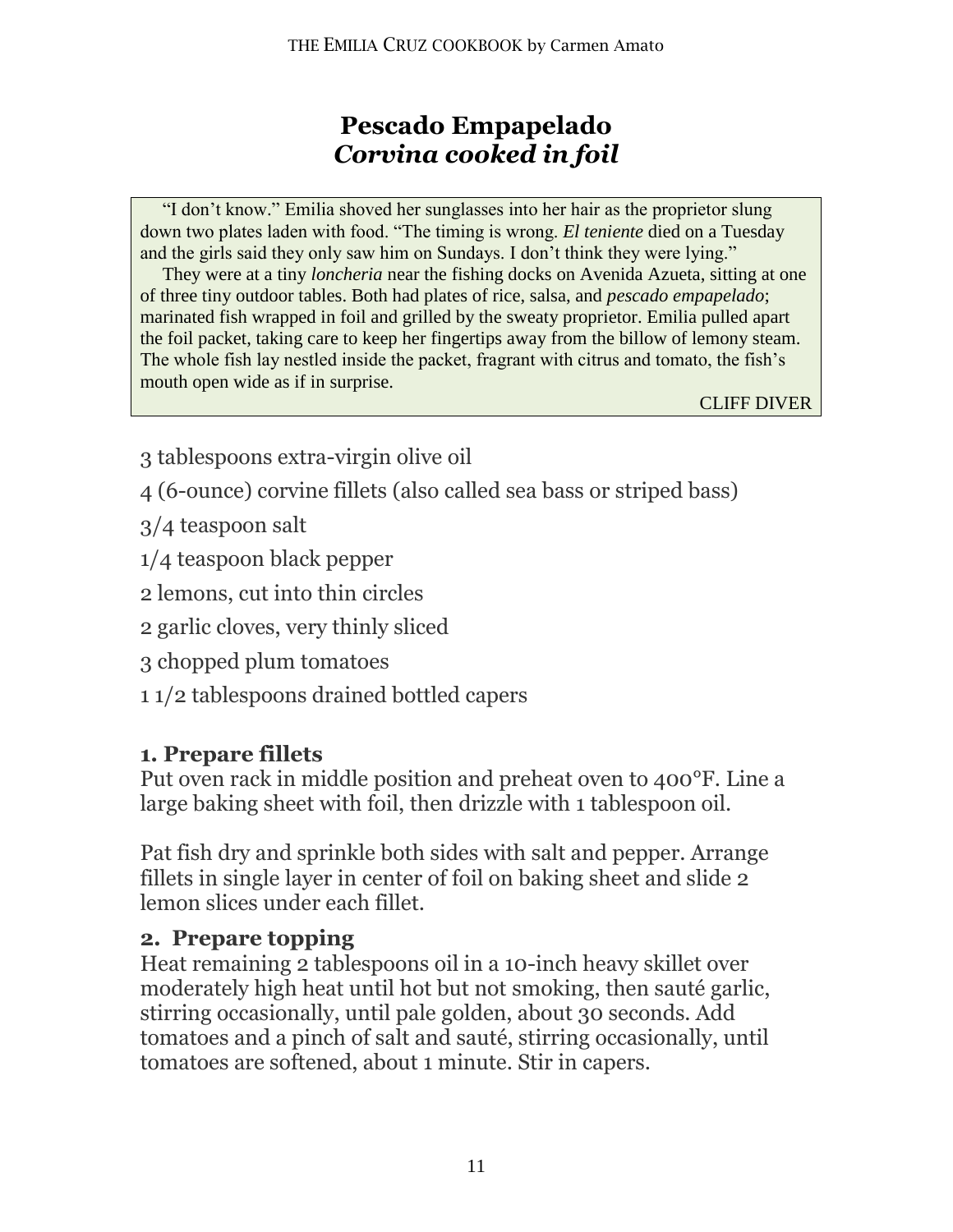Spoon hot tomato mixture over fish, add more slices of lemon, then cover with another sheet of foil, tenting it slightly over fish. Crimp edges to seal.

## **3. Bake**

Bake fish 15 -20 minutes (depending on thickness of fish); check by removing from oven and carefully lifting up a corner of top sheet of foil, pulling up sides of bottom sheet to keep liquid from running out. If fish is not cooked through, reseal foil and continue to bake, checking every 3 minutes.

# **4. Serving suggestion**

Transfer fillets with lemon slices to plates using a spatula (be careful not to tear foil underneath) and spoon tomatoes and juices over top. Serve immediately.

*Adapted from epicurious.com*